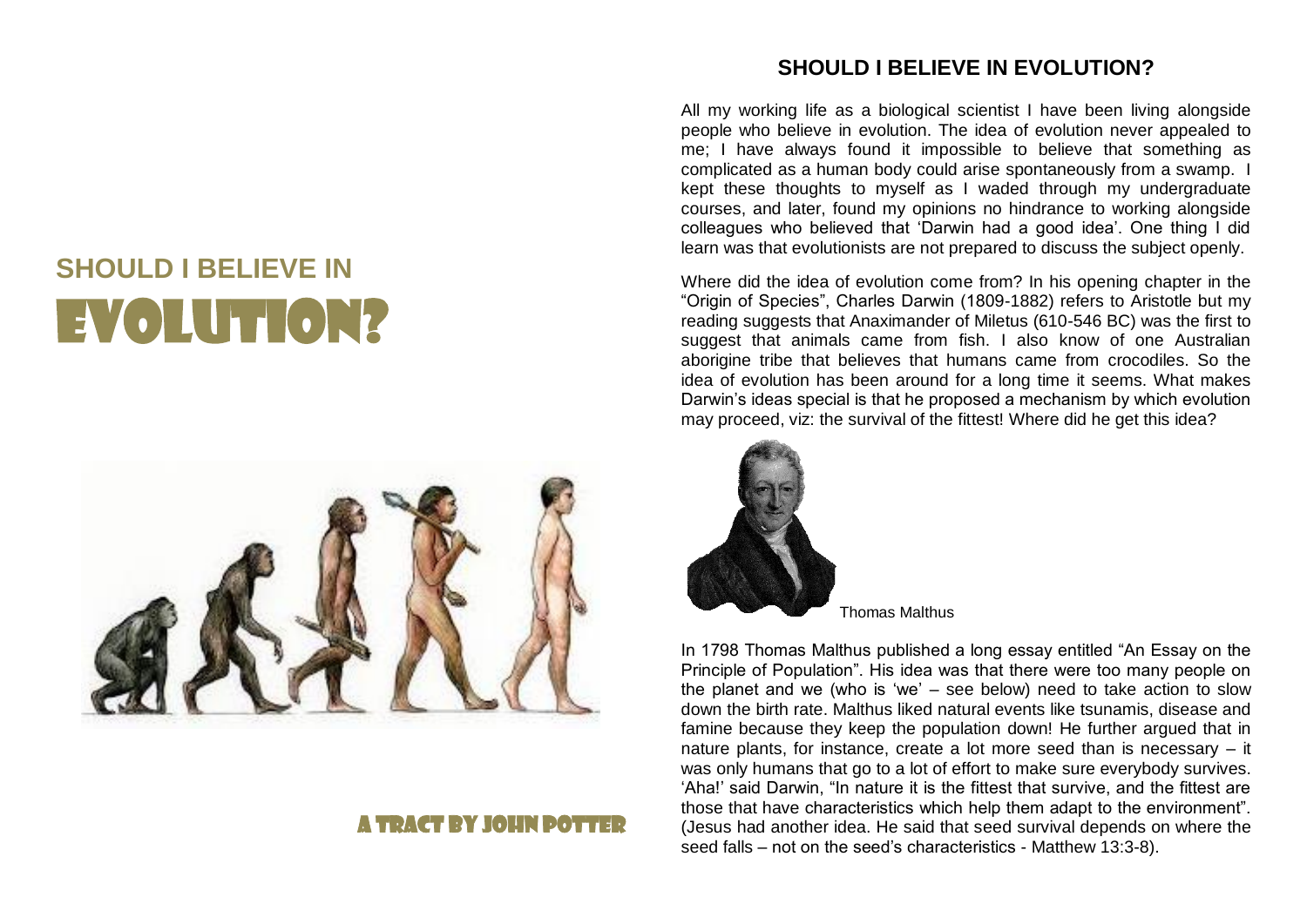



Charles Darwin Thomas Henry Huxley

It is well known that it was not Darwin that pushed his theory but Thomas Henry Huxley (1825-1895). So strongly did Huxley promote evolution in his life-time that he became known as 'Darwin's bulldog'! He had three sons and five daughters. His fourth child Leonard (1860-1933) married Julie Arnold, grand-daughter of Thomas Arnold of Rugby School fame and niece of the poet Matthew Arnold. They together produced four children, and it was to one of them that Grandfather Huxley gave special attention: Julian (1887-1975); the torch to promote evolution was very successfully passed to him. Another grandson, Aldous wrote a book called "Brave New World" It gives his views on what will happen when 'we', the superior people, take control of the world!





Thomas Henry Huxley with grandson Julian Sir Julian Huxley

Julian Huxley took up the evolutionary cause with great commitment and enthusiasm. His first idea was this: **If evolution is true, then humans must be evolving and there must be a super human coming!**

His second thought was: **We humans can help evolution and the emergence of the superman by getting rid of inferior types**!

Who were the inferior types? Clearly, those who were unsuccessful in life! Huxley agreed with Malthus that **anybody who was out of work for 12 months should be sterilised** so that they could not breed and hold back human evolution. (Malthus persuaded Prime Minister William Pitt to abandon plans for a poor fund as this would only help useless people survive!)

Huxley's third idea was to **get rid of Christianity** because Christians were always trying to help the poor and disadvantaged, when '*we'* all know that '*we'* need to get rid of them.

Huxley was convinced that **humans can run their own affairs** without invoking a God. He formed the Humanist Society in the UK, and was its first President. Soon after that, he formed a Eugenics Society to develop methods for the sterilization of the poor. All of this was eventually referred to as **Social Darwinism**. It was an ideology that was gratefully received by the European powers because it gave them the excuse they needed to rape the earth, particularly in India and Africa; to kill dark skinned people with impunity and steal their resources, because they were, after all, inferior types.



One time the Imperial

Forces did not get away with it! The Battle of Isandlwana in Zululand,1879.

Huxley and his cohorts had argued that the Aryan race was the most advanced; they took this to be true from the evidence that the Aryan peoples had the most wealth and the most advanced civilization. This proposition was well received by Adolf Hitler who used it to justify the Jewish genocide and the sterilisation of disabled people. After the War,